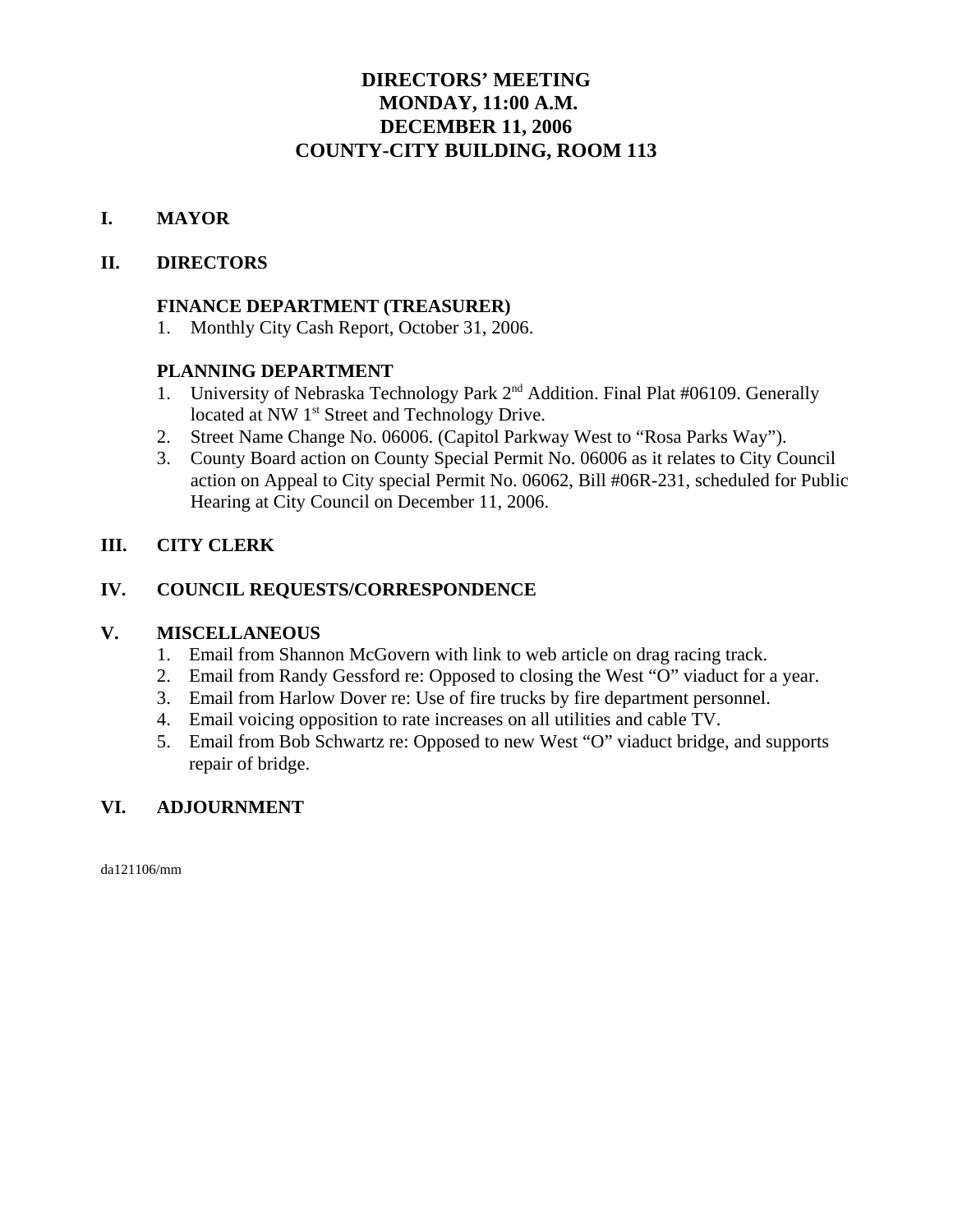#### OFFICE OF TREASURER, CITY OF LINCOLN, NEBRASKA

#### DECEMBER 1, 2006

#### TO: MAYOR COLEEN SENG & CITY COUNCIL MEMBERS

#### **FINANCE DEPARTMENT / CITY TREASURER** FROM:

#### SUBJECT: MONTHLY CITY CASH REPORT

The records of this office show me to be charged with City cash as follows at the close of business October 31, 2006:

| Balance Forward                       | \$188.882.769.40     |
|---------------------------------------|----------------------|
| Plus Total Debits October 1-31, 2006  | \$29.292.064.99      |
| Less Total Credits October 1-31, 2006 | $($ \$30,599,063.41) |
| Cash Balance on October 31, 2006      | \$187.575,770.98     |

I desire to report that such City cash was held by me as follows which I will deem satisfactory unless advised and further directed in the matter by you.

| U. S. Bank Nebraska, N.A.            | \$742,448.56           |
|--------------------------------------|------------------------|
| Wells Fargo Bank                     | \$<br>$($ \$61,968.95) |
| Wells Fargo Bank Credit Card Account | \$<br>\$10,646.67      |
| Cornhusker Bank                      | \$<br>\$13,567.70      |
| Pinnacle Bank                        | \$<br>\$5,181.97       |
| Union Bank & Trust Company           | \$<br>\$181,743.55     |
| West Gate Bank                       | \$<br>\$41,121.97      |
| Idle Funds - Short-Term Pool         | \$<br>\$33,362,648.25  |
| Idle Funds - Medium-Term Pool        | \$<br>\$152,664,412.87 |
| Cash, Checks and Warrants            | \$<br>\$615,968.39     |
| Total Cash on Hand October 31, 2006  | \$187,575,770.98       |
|                                      |                        |

The negative bank balances shown above do not represent the City as overdrawn in these bank accounts. In order to maximize interest earned on all City funds, deposits have been invested prior to the Departments' notification to the City Treasurer's office of these deposits; therefore, these deposits are not recorded in the City Treasurer's bank account balances at month end.

I also hold as City Treasurer, securities in the amount of \$24,775,136.00 representing authorized investments of the City's funds.

ATTEST:



Melinda Jones, **City Treasurer**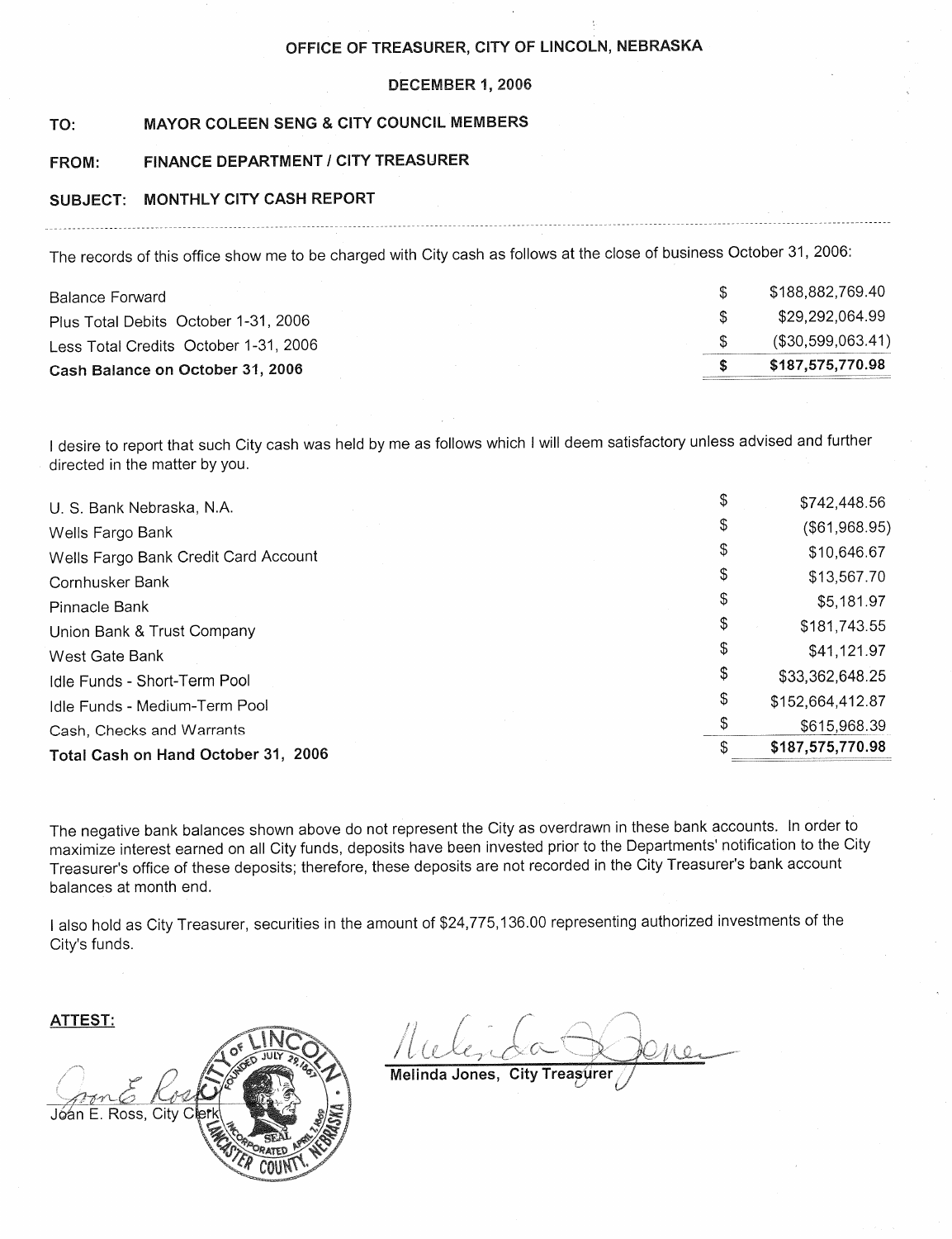| IATEDAI CTATE<br>TUNGUS<br>j | $\begin{bmatrix} 1 \\ 2 \\ 3 \\ 4 \end{bmatrix}$<br>AS OF OCTOBER 31<br>ڶ<br>כ |
|------------------------------|--------------------------------------------------------------------------------|
| $\frac{1}{2}$<br>ļ           |                                                                                |

| <b>DESCRIPTION</b>      | <b>CUSIP</b> | <b>MATURITY DATE</b>     | <b>ORIGINAL FACE</b> | <b>CURRENT PAR</b> | <b>MARKET PRICE</b> | MARKET VALUE    |
|-------------------------|--------------|--------------------------|----------------------|--------------------|---------------------|-----------------|
| FHLMC FGLMC D67795      | 3128F7UU6    | 12/01/2009               | \$1,191,991.00       | \$55,961.72        | 1.04                | \$58,028.13     |
| FHLMC GOLD POOL B13665  | 312966CA0    | 04/01/2019               | \$10,000,000.00      | \$7,686,237.70     | 0.95                | \$7,272,772.68  |
| FHLMC FGTW C90689       | 31335HXS7    | 07/01/2023               | \$11,150,000.00      | \$8,002,710.80     | 0.95                | \$7,623,421.52  |
| FNMA FNCL 254725        | 31371K4J7    | 05/01/2033               | \$500,000.00         | \$307,617.78       | 0.97                | \$297,014.69    |
| FNMA FNCL 254592        | 31371KXV8    | 12/01/2032               | \$3,100,000.00       | \$1,659,320.23     | 0.97                | \$1,602,647.97  |
| FNMA FNARM 303824       | 31373UPH4    | 07/01/2025               | \$1,600,000.00       | \$36,678.32        | 1.02                | \$37,271.03     |
| FNMA FNCL 538363        | 31385AB89    | 04/01/2030               | \$550,000.00         | \$29,532.50        | 1,05                | \$31,152.27     |
| <b>FNMA FNCI 682970</b> | 31400BW77    | 02/01/2018               | \$7,100,000.00       | \$3,468,737.73     | 0.97                | \$3,356,571.24  |
| FNMA FNCL 703944        | 31401CBM4    | 05/01/2033               | \$8,365,000.00       | \$4,810,641.65     | 0.97                | \$4,644,826.53  |
| <b>FNMA POOL 725772</b> | 31402DJR2    | 09/01/2034               | \$8,500,000.00       | \$6,524,241.81     | 0.96                | \$6,290,324.25  |
| FNMA FNARM 764364       | 31404CFD7    | 06/01/2034               | \$9,943,084.00       | \$7,603,699.56     | 0.97                | \$7,351,560.12  |
| FNMA FNARM 768922       | 31404HG78    | 06/01/2034               | \$4,400,000.00       | \$3,333,260.00     | 0.97                | \$3,223,525.74  |
| FNMA FNCL 805211        | 31406BR85    | 01/01/2035               | \$3,520,000.00       | \$3,098,643.57     | 0.94                | \$2,903,459.40  |
| GNMA-2 G2JO 3156        | 36202DQH7    | 11/20/2016               | \$2,550,000.00       | \$606,957.07       | 00 <sub>1</sub>     | \$607,138.19    |
| GNMA-2 G2JO 3194        | 36202DRP8    | 02/20/2017               | \$4,130,000.00       | \$1,132,655.14     | 00.1                | \$1,133,621.41  |
| <b>USBANK NE</b>        |              | TOTAL PLEDGED            | \$76,600,075.00      | \$48,356,895.58    |                     | \$46,433,335.1  |
| FNCL 256023 6.00%       | 31371MLC9    | 12/01/2035               | \$11,300,000.00      | \$9,883,695.06     |                     | \$9,947,226.2   |
| FNCL 831549 6.00%       | 31407HZN9    | 05/01/2036               | \$850,000.00         | \$834,380.66       |                     | \$839,546.64    |
| G2SF 3274 6.50%         | 36202DT76    | 08/20/2032               | \$30,800,000.00      | \$2,826,848.64     |                     | \$2,902,025.99  |
| GNSF 781210 6.50%       | 36225BKX5    | 09/15/2029               | \$8,700,000.00       | \$634,404.87       |                     | \$654,104.87    |
| WELLS FARGO BANK NE     |              | TOTAL PLEDGED            | \$51,650,000.00      | \$14,179,329.23    |                     | \$14,342,903.77 |
| FHLB 4.00               | 3133XAT56    | 03/10/2008               | \$250,000.00         | \$250,000.00       |                     |                 |
| FHLB 4.30%              | 3133XBNR2    | 04/18/2008               | \$100,000.00         | \$100,000.00       |                     |                 |
| <b>UNION BANK</b>       |              | TOTAL PLEDGED            | \$350,000.00         | \$350,000.00       |                     |                 |
| FHLB 3.065%             | 3133X4VW8    | 09/28/2007               | \$3,000,000.00       | \$3,000,000.00     |                     |                 |
| FHLB 2.50%              | 31339YWE8    | 02/13/2007               | \$1,000,000.00       | \$1,000,000.00     |                     |                 |
| FHLB 3.07%              | 3133MYND5    | 02/22/2007               | \$2,300,000.00       | \$2,300,000.00     |                     |                 |
| <b>CORNHUSKER BANK</b>  |              | TOTAL PLEDGED            | \$6,300,000.00       | \$6,300,000.00     |                     |                 |
| FHLB STEP UP 2.4%       | 31339XUE2    | 01/09/2009               | \$2,000,000.00       |                    |                     |                 |
| FHLB TOPEKA LOC         | LOC #9004    | 04/10/2007               | \$2,000,000.00       |                    |                     |                 |
| WEST GATE BANK          |              | LPLEDGED<br><b>TOTAL</b> | \$4,000,000.00       |                    |                     |                 |
| FHLBANK TOPEKA LOC      | LOC #8862    | 03/23/2007               | \$2,000,000.00       |                    |                     |                 |
| TIER ONE BANK           |              | TOTAL PLEDGED            | \$2,000,000.00       |                    |                     |                 |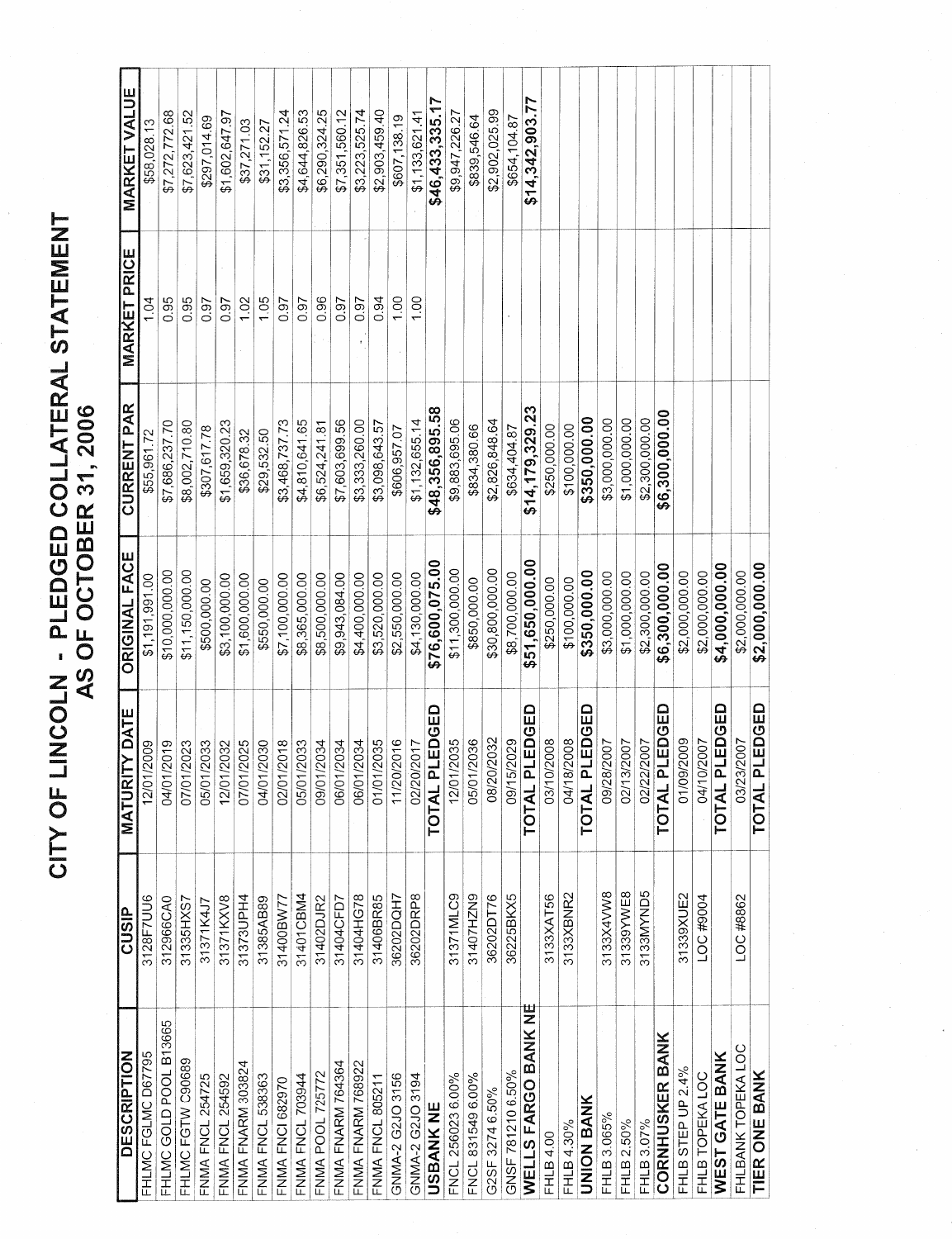

**CITY OF LINCOLN** NEBRASKA

MAYOR COLEEN J. SENG

lincoln.ne.gov

Lincoln-Lancaster County **Planning Department** Marvin S. Krout. Director Ion Carlson, Chair City-County Planning Commission 555 South 10th Street Suite 213 Lincoln, Nebraska 68508 402-441-7491 fax: 402-441-6377



December 4, 2006

Daniel Thomson Olsson Associates 1111 Lincoln Mall Lincoln, NE 68508

University of Nebraska Technology Park 2<sup>nd</sup> Addition RE: Final Plat #06109 Generally located at NW 1<sup>st</sup> St. and Technology Dr

Dear Daniel:

University of Nebraska Technology Park 2<sup>nd</sup> Addition generally located southwest of NW 1<sup>st</sup> St. and Technology Dr. was approved by the Planning Director on December 1, 2006.. The plat and the subdivision agreement must be recorded in the Register of Deeds. The fee is determined at \$.50 per existing lot and per new lot and \$20.00 per plat sheet for the plat, and \$.50 per new lot and \$5.00 per page for associated documents such as the subdivision agreement. If you have a question about the fees, please contact the Register of Deeds. Please make check payable to the Lancaster County Register of Deeds. The Register of Deeds requests a list of all new lots and blocks created by the plat be attached to the subdivision agreement so the agreement can be recorded on each new lot.

The plat will be recorded with the Register of Deeds when the recording fee and signed subdivision agreement have been received.

Sincerely,

Tom Vate Tom Cajka

Planner

 $CC<sup>2</sup>$ Steve Frayser, University of Nebraska Foundation **City Council** Dennis Bartels, Public Works & Utilities Terry Kathe, Building & Safety Sharon Theobald, Lincoln Electric File

Q:\Boilerplates\FP Approval.wpd

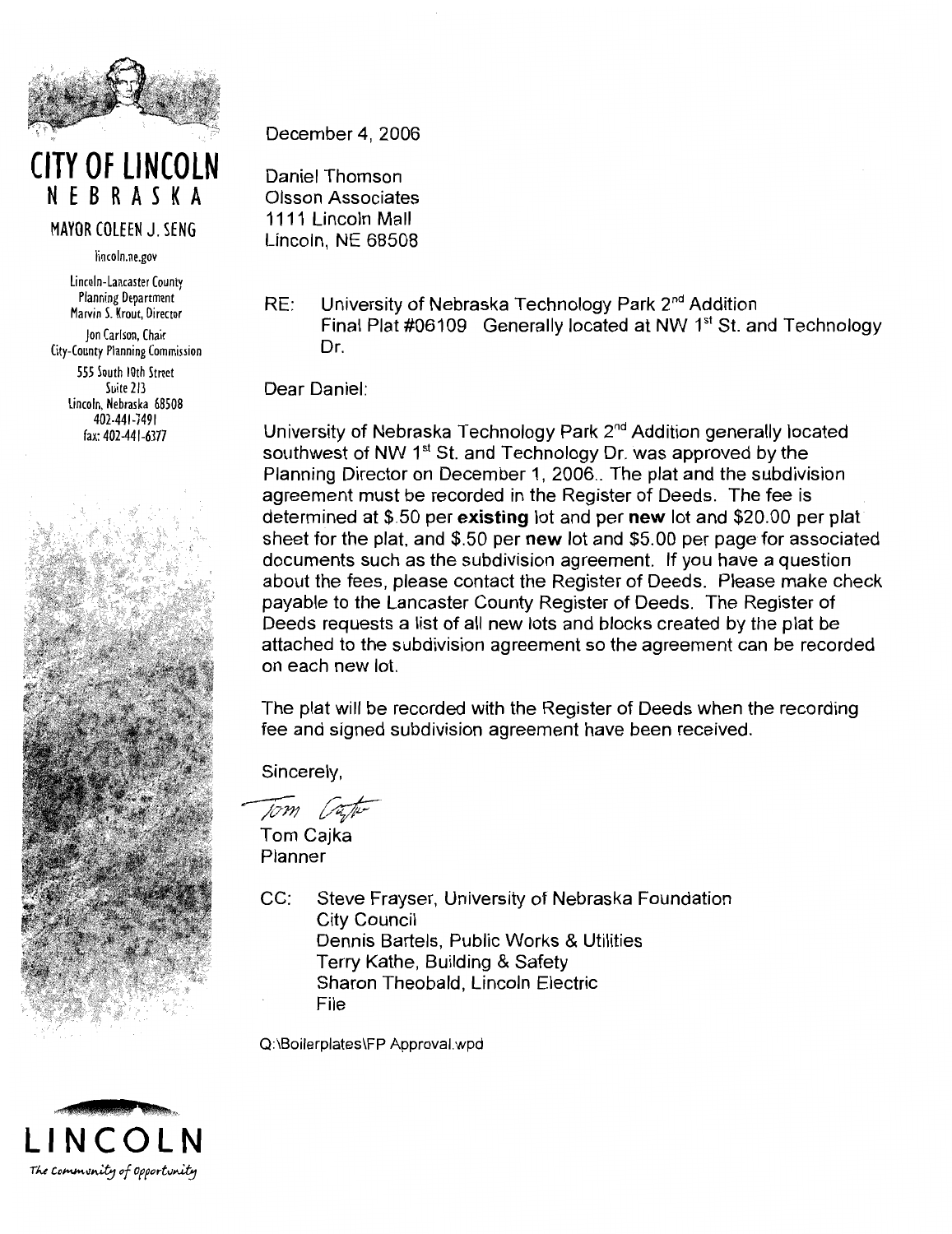

# **CITY OF LINCOLN** NEBRASKA

#### **MAYOR COLEEN J. SENG**

lincoln.ne.gov

Lincoln-Lancaster County **Planning Department** Marvin S. Krout, Director Ion Carlson, Chair **City-County Planning Commission** 555 South 10th Street Suite 213

Lincoln, Nebraska 68508 402-441-7491 fax: 402-441-6377

December 5, 2006

**Larry Stokes NAACP** P.O. Box 81322 Lincoln, NE 68501-1322

> RE: Street Name Change No. 06006 (Capitol Parkway West to "Rosa Parks Way")

Dear Mr. Stokes:

Please be advised that the above referenced street name change will appear on the City Council agenda for introduction on December 11, 2006, and the public hearing will be held on Monday, December 18, 2006, at 1:30 p.m.

The Factsheet submitted by the Planning Department to the City Council may be accessed on the Internet at http://www.lincoln.ne.gov/city/council/index.htm. The Factsheet will be linked to the respective Council agenda. The Factsheet is also available in the Planning Department.

Please feel free to contact Ray Hill in the Planning Department (441-6371 or rhill@lincoln.ne.gov) if you have any questions or need additional information.

Sincerelv. ALLIVALLE

ean Walker Administrative Officer

Q:\cc\Council hearing notices\2006\SNC.06006

CC: Ann Harrell, Mayor's Office Patte Newman, City Council Karl Fredrickson, Public Works & Utilities

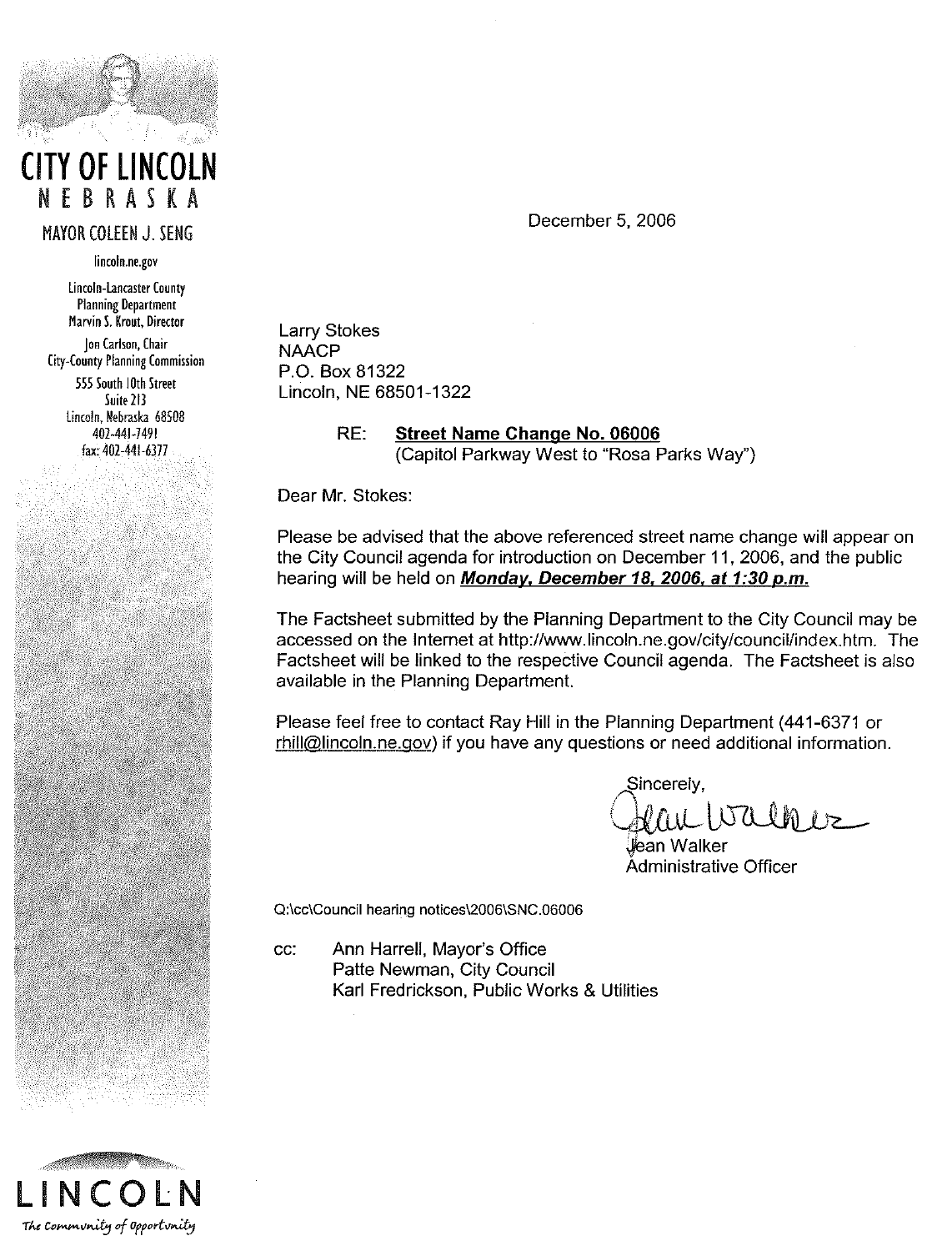# **MEMORANDUM**

| TO:             | City Council Members $\mathcal{N}$                     |
|-----------------|--------------------------------------------------------|
| FROM:           | Sara S. Hartzell $\mathbb{X}$                          |
| <b>SUBJECT:</b> | County Special Permit 06066/ City Special Permit 06062 |
| DATE:           | December 5, 2006                                       |

On Monday, December 11, 2006, you will be hearing an appeal of the approval of Special Permit 06062 for Mining of Soil in the AG District. This approval was granted by the Planning Commission  $(7 - 1)$  on November 8<sup>th</sup>, 2006, and the decision was appealed on November 20<sup>th</sup>, 2006, by Julie Shipman Burns. This application is associated with County Special Permit 06066 for Mining in the AG District, which required the approval of the County Board.

On Tuesday, December 5, 2006, the County Board of Commissioners voted to approve the County application for Special Permit for Mining in AG with the following ammendment:

#### **CONDITIONS:**

1. This approval permits mining for a soil, sand and gravel excavation operation for a period of three (3) years from the date of approval of this special permit. Additional time, in one year increments, One additional year may be granted by administrative amendment by Planning Director.

Please contact me at 441-6372 or shartzell@lincoln.ne.gov if you have any questions. Q:\PC\PERMITS\SP\06000\MEMO to CC sp06062.wpd

> Lincoln City-Lancaster County Planning Department 555 S. 10<sup>th</sup> St., Rm. #213 Lincoln, NE 68508 Phone: 441-7491 Fax: 441-6377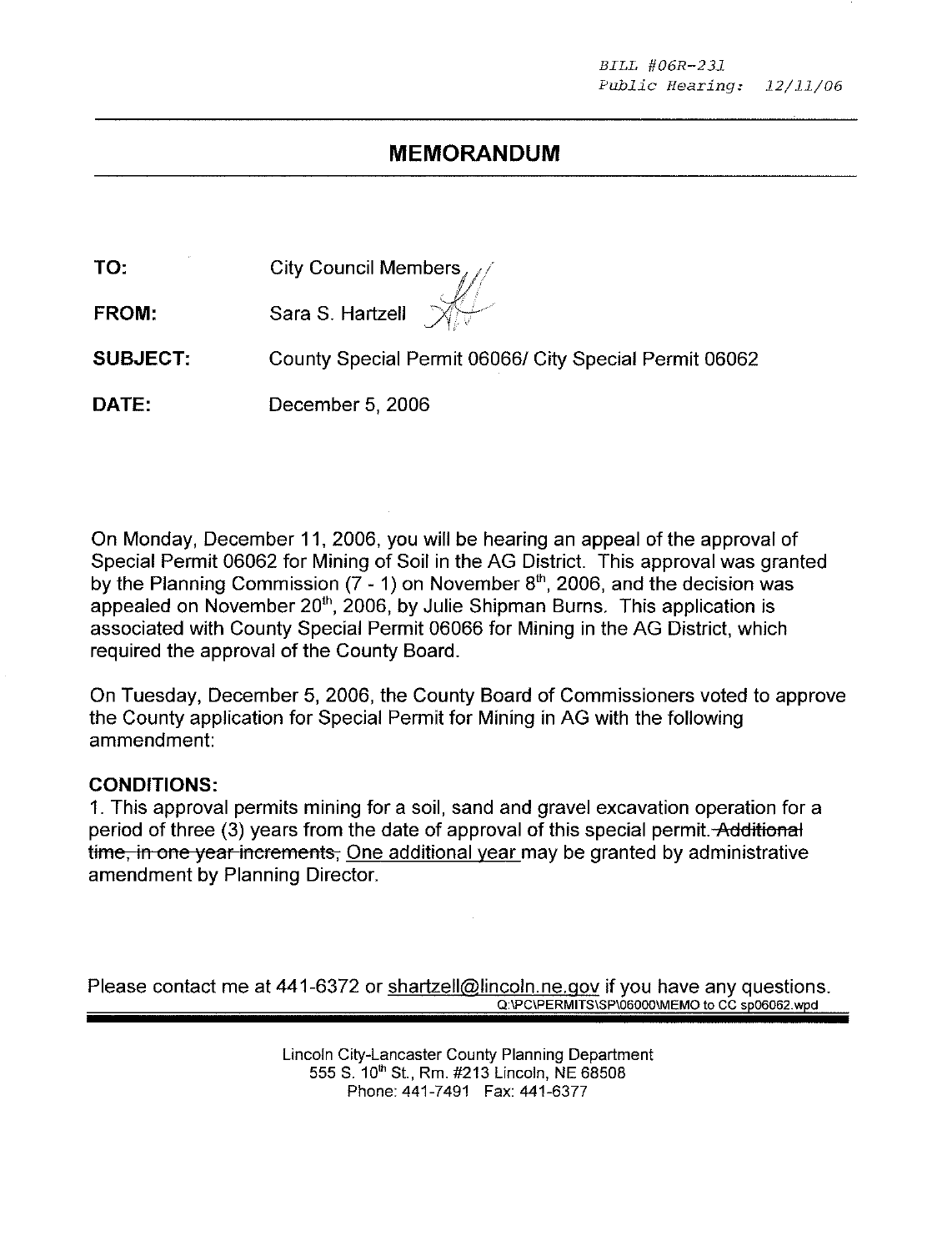

"shannon mcgovern" <midwestminichoppers@hotm ail.com>

To angi\_guenther@hotmail.com, mdekalb@lincoln.ne.gov, JWalker@ci.lincoln.ne.us, commish@lancaster.ne.gov, commish@lincoln.ne.gov, council@lincoln.ne.gov, cc

12/03/2006 10:35 PM

bcc

Subject New drag strip

Please visit this link to see artical

http://www.nola.com/news/t-p/metro/index.ssf?/base/news-18/1163399421214170.xm l&coll=1&thispage=1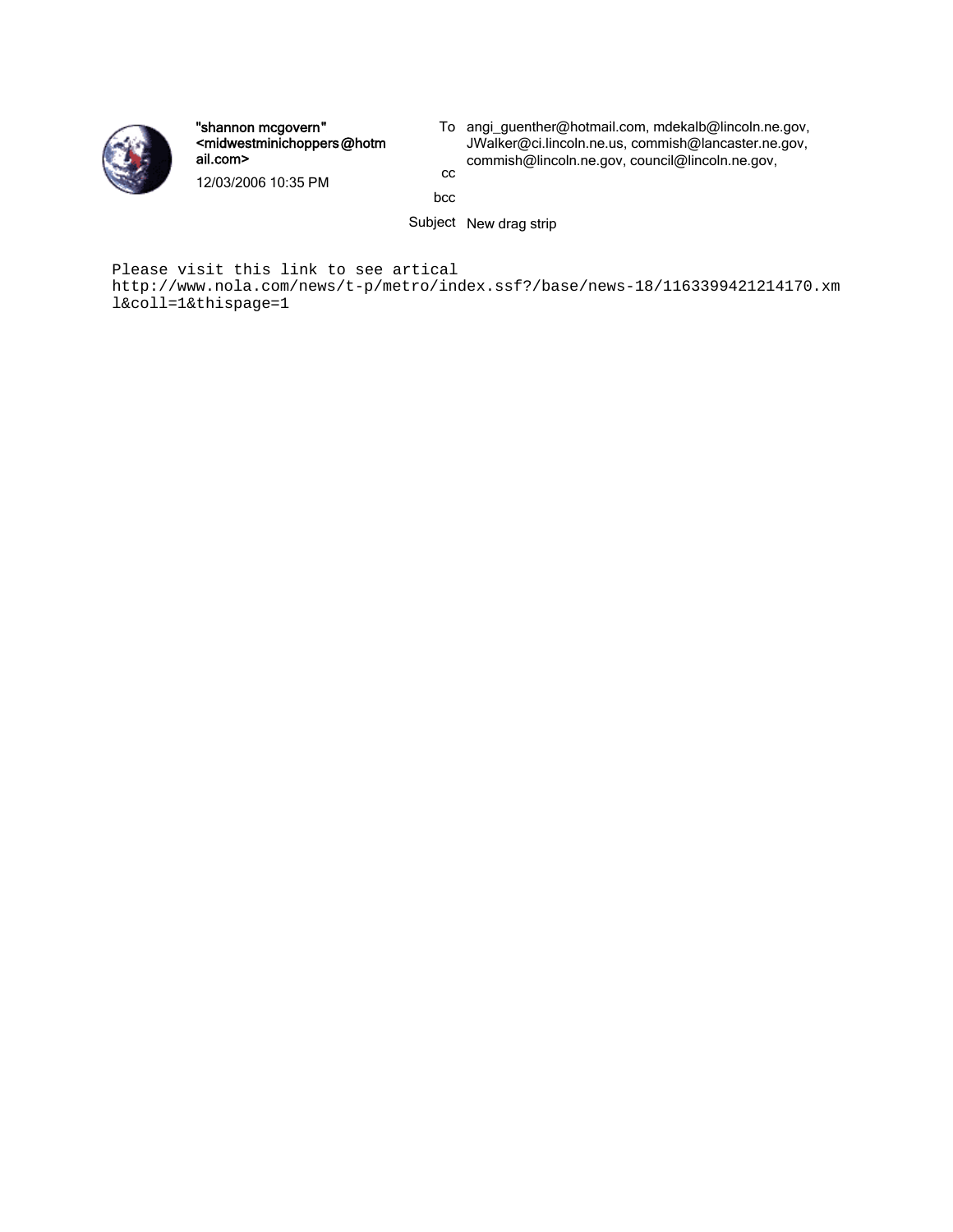

R7A7N7D7Y7@aol.com

12/05/2006 12:24 PM

To Council@lincoln.ne.gov

cc bcc

Subject closing west "O" viaduct

It seems to me that closing the west "O" viaduct for an entire year would be an extremely ASININE idea, the detours around it would be more than just a few blocks out of the way, it would be more like a few miles, I for one will avoid that area if its entirely closed, having one lane open in each direction even if it takes twice as long for it to get done sounds much better to me. Where I live I'd have to go to Cornhusker hwy. then sun valley blvd. to get to west "O" street. if so I'd just do my business elsewhere.

On the digital sign deal it seems that a bigger sign would distract a motorist less than a smaller one because it would be easier to see, Right?

Thanks for letting me voice my opinion.

Randy Gessford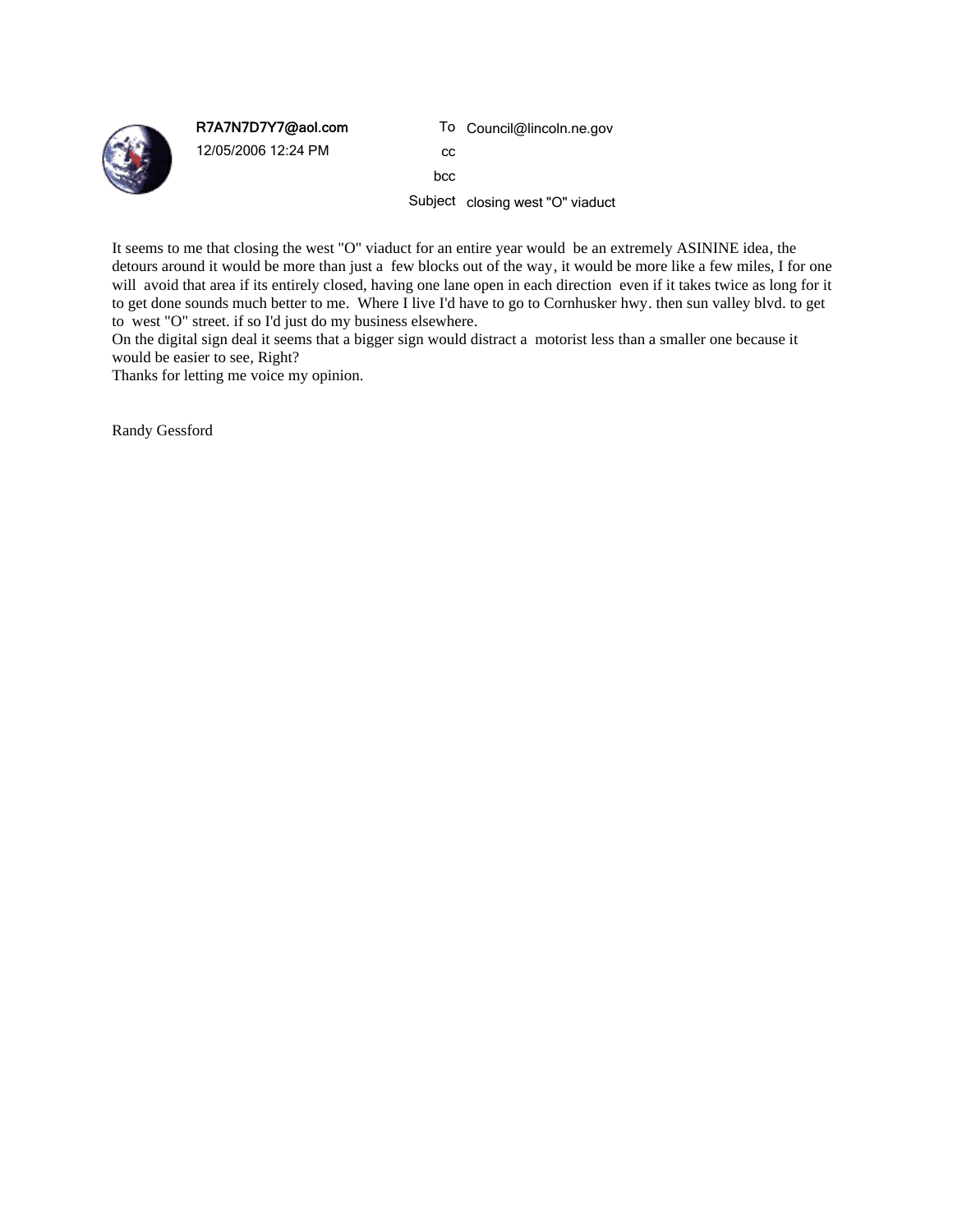

WebForm <none@lincoln.ne.gov> 12/05/2006 12:27 PM

To General Council <council@lincoln.ne.gov>

cc bcc

Subject InterLinc: Council Feedback

InterLinc: City Council Feedback for General Council

Name: Harlow Dover Address: 4911 So. 57th City: Lincoln, NE 68516

Phone: Fax: Email:

Comment or Question: I find it difficult understanding how the fire dept. can use fire trucks to take care of personal persuits. They use them to pick up meals, shop, and grocery shop among other things. During this cold weather I see them grocery shopping and the truck is sitting in the lot running. This in itself is expensive. Why do the taxpayers have to bear this expense. Surely they can plan ahead and bring groceries for their shifts in the fully equiped kitchen provided them. We have a very competent fire department, but why the

perks? Am I wrong in wondering if this is right?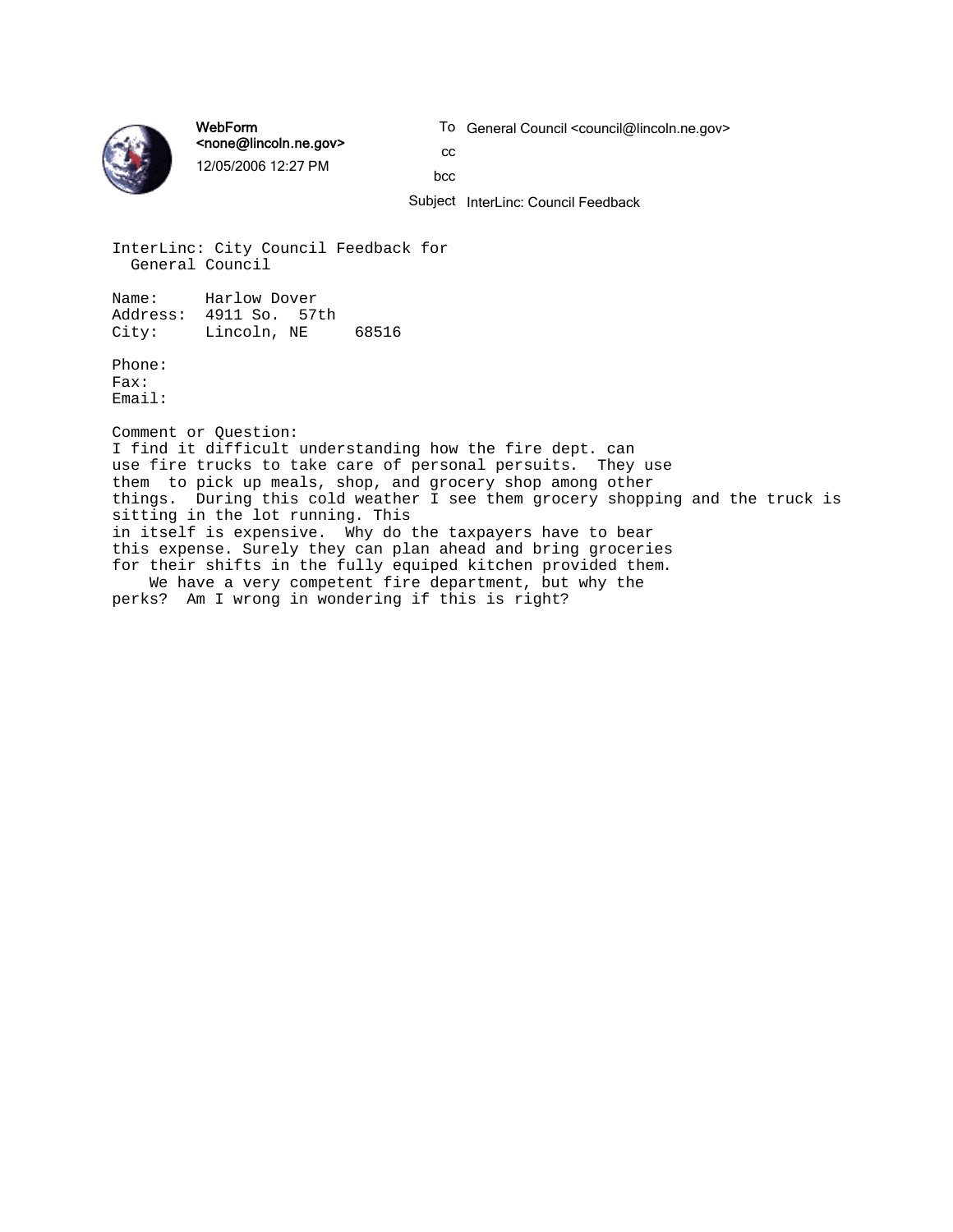

R7A7N7D7Y7@aol.com 12/05/2006 09:16 PM

To Council@lincoln.ne.gov cc bcc Subject approving rate increases

**How dare you approve any rate increases on Garbage, natural gas,Electicity,Phone,water or cable TV. What an asinine thing you've done. I use to make \$10.21 an hour, I've been unemployed for 14 months and had to cash in my retirement money to pay my bills. It is completely devastating**  when they raise your budget amount from \$55 per month to \$87 per month. **maybe the CEO's and top executives should take a cut in pay, and cancel there vacation trip to Europe instead off screwing over the little guy, perhaps you don't find that to be a big problem, but if i lived in a million dollar home, belonged to the country club and ate caviar and fillet minion every day like you do then it wouldn't be a problem for me either. Thanks for nothing rich dudes!**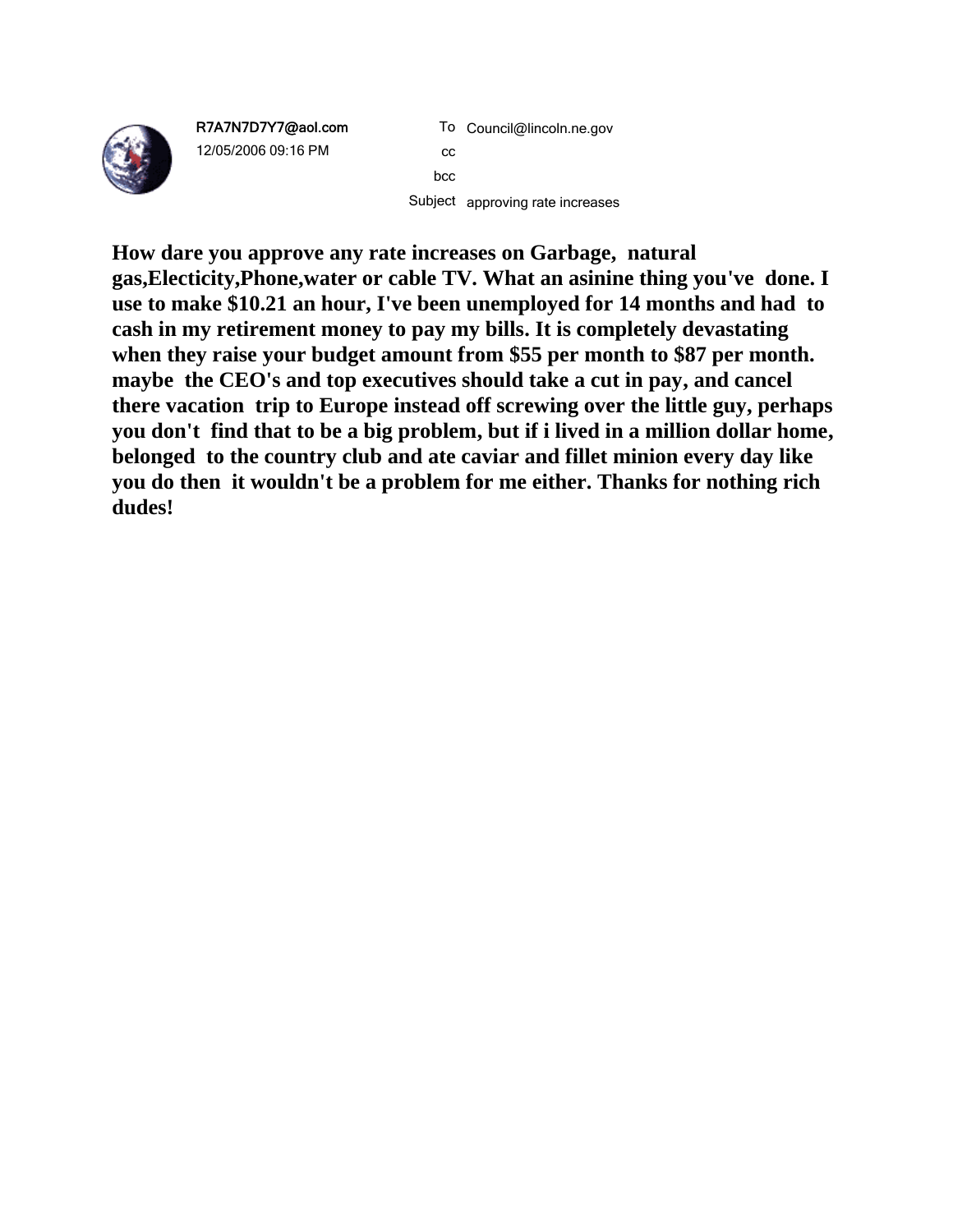

NEBRBOB4131@aol.com

12/06/2006 10:48 AM

cc

bcc

Subject NEW OVER PASS ON O ST.

To council@lincoln.ne.gov

PEOPLE ARE YOU SURE WE NEED TO SPEND 20 MILLION ON A NEW O ST. BRIDGE CAN'T THE ONE WE HAVE BE REPAIRED? I FEEL YOU PEOPLE ARE OUT OF TOUCH WITH THE REAL NEEDS OF THIS CITY. WHAT NEEDS TO BE FIRST IS WIDEN SO. 48 TH. SO 40TH. AND SO 56. WE DONT NEED TO SPEND MONEY ON THINGS WE DON,T NEED. WE ARE SO OVER TAXED NOW I DON,T KNOW HOW PEOPLE WILL BE ABLE TO LIVE. WITH HEAT BILLS AND GAS AND DRUGS IT IS HARD TO LIVE AND YOU WANT TO KEEP SPENDING AND SPENDING. WHAT THIS CITY NEED IS TO REPLACE ALL OF YOU AND GET SOMEONE TO HOLD A LINE ON ALL THIS STUFF WE DON,T NEED. THANK YOU BOB SCHWARTZ..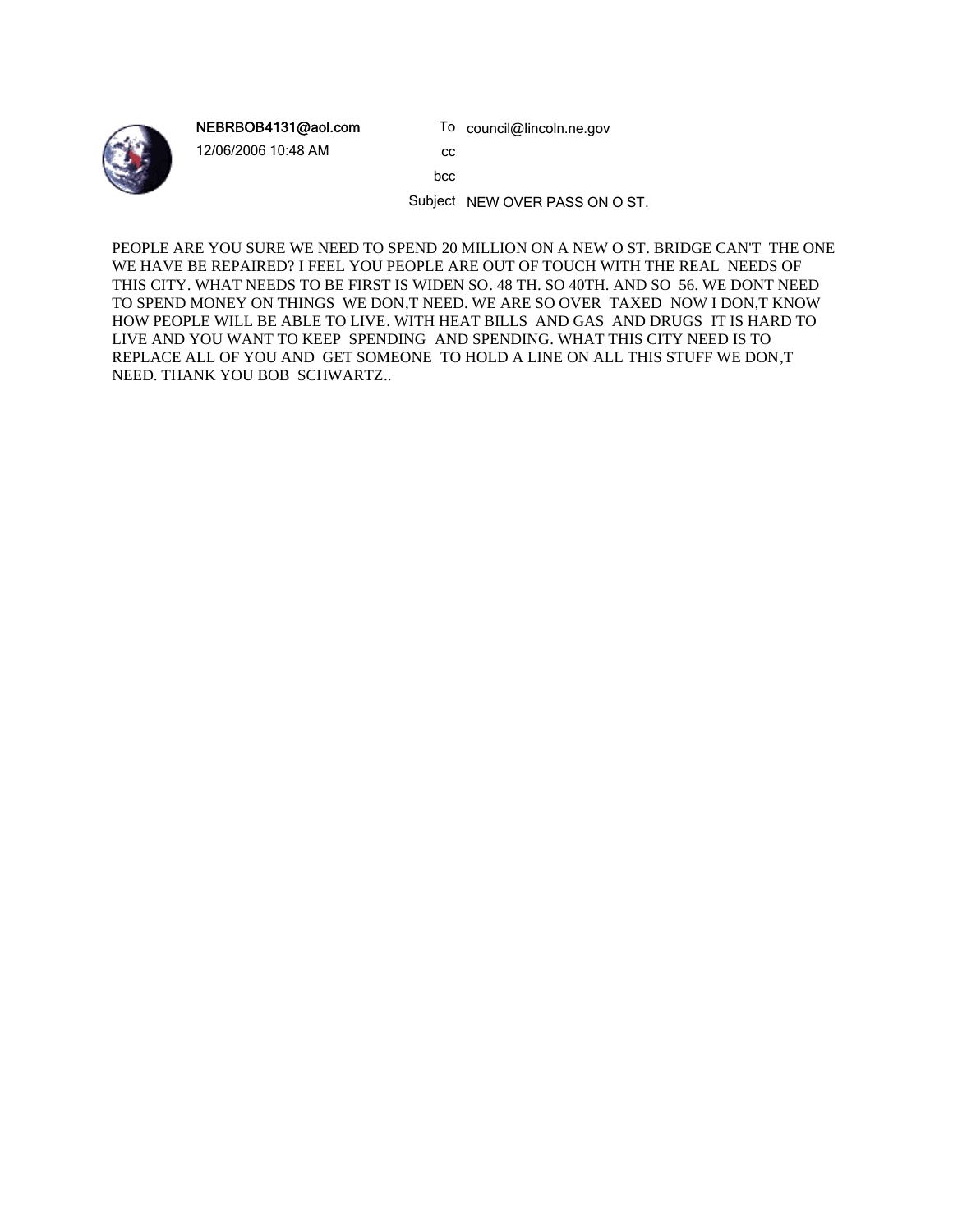# **AD D E N D U M T O D I R E C T O R S' A G E N D A MONDAY, DECEMBER 11, 2006**

#### **I. MAYOR -**

- 1. NEWS ADVISORY RE: Mayor Seng's Public Schedule Week of December 9 through 15, 2006-Schedule subject to change.
- 2. NEWS RELEASE RE: America Recycles Day Prize Winners Named.
- 3. NEWS RELEASE RE: Fee To Increase At Bluff Road Landfill.
- 4. NEWS RELEASE RE: Public Invited To Open House On Salt Creek Floodplain Mapping Project.

## **II. CITY CLERK - NONE**

#### **III. CORRESPONDENCE**

**A. COUNCIL REQUESTS/CORRESPONDENCE - NONE**

## **B. DIRECTORS AND DEPARTMENT HEADS -**

#### **HEALTH**

- 1. Faxed Letter & Material from Scott E. Holmes to Roger Patton, Risky's Sports Bar & Grill - RE: October 2006 inspection conducted at your establishment to determine the compliance status of your designated outdoor smoking area.
- **C. MISCELLANEOUS NONE**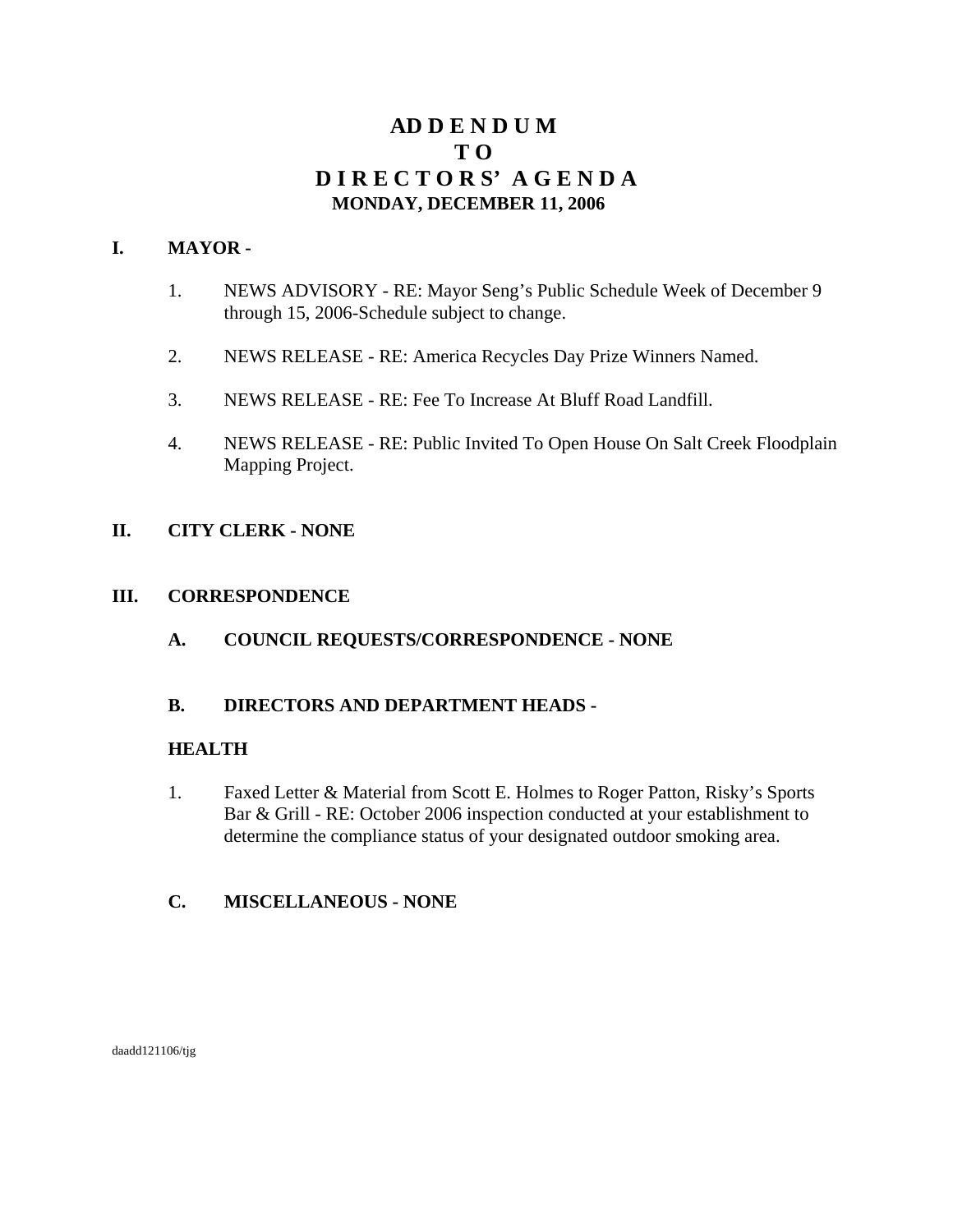

lincoln.ne.gov

Date: December 8, 2006 Contact: Diane Gonzolas, Citizen Information Center, 441-7831

# **Mayor Seng's Public Schedule Week of December 9 through 15, 2006** *Schedule subject to change*

Saturday, December 9

- United Methodist Women's Holiday Happenings 10 a.m., First United Methodist Church, 2732 North 50th Street
- Nebraska Children and Families Foundation's Family Day Out Dads Matter Fun Day, remarks 11 a.m., Lincoln Children's Museum, 1420 "P" Street
- NeighborWorks Holiday Party 7 p.m., 3832 Orchard

Monday, December 11

- Mayor's Award of Excellence Presentation 1:30 p.m., City Council Chambers, County-City Building, 555 South 10th Street
- Friendship Force visitors from Open World Conference, Keys to the City 4 p.m., Mayor's Conference Room, County-City Building, 555 South 10th Street

Tuesday, December 12

- Havelock Business Association Breakfast 8 a.m., Isles Reception Hall, 6232 Havelock Avenue
- Federal Highway Administration American with Disabilities Act Training 8 a.m., Firefighter's Reception Hall, 241 Victory Lane
- Lincoln-Lancaster County Health Department open house, remarks 2:30 p.m., 3140 "N" Street
- Mayor's Multicultural Advisory Committee meeting 3:30 p.m., Mayor's Conference Room, County-City Building, 555 South 10th Street
- Wells Fargo Holiday Reception 5 p.m., Embassy Suites, 1040 "P" Street

Wednesday, December 13

City Budget Forecast meeting - 1 p.m., Cornhusker Hotel, 333 South 13th Street

Thursday, December 14

Child Advocacy Center Holiday Open House - 4 p.m., 3200 Sumner Street

Friday, December 15

• HDR Holiday Reception - 11:30 p.m., Cornhusker Hotel, 333 South 13th Street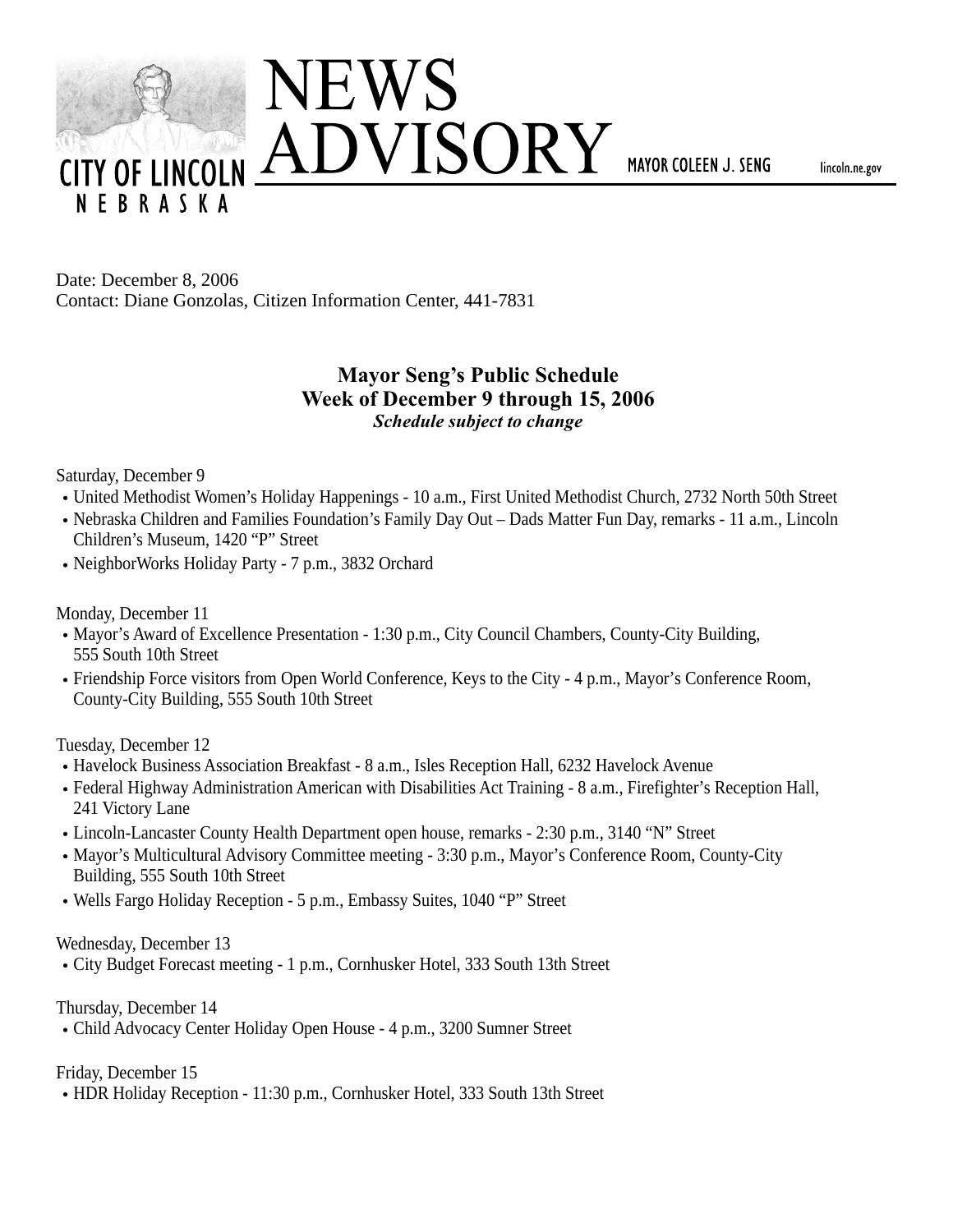



MAYOR COLEEN J. SENG

lincoln.ne.gov

## **PUBLIC WORKS AND UTILITIES DEPARTMENT**

Recycling Office, 2400 Theresa Street, Lincoln, NE 68521, 441-7043, fax 441-8735

**FOR IMMEDIATE RELEASE:** December 7, 2006 **FOR MORE INFORMATION:** Gene Hanlon, Recycling Coordinator, (402) 441-7043 Thor Schrock, Schrock Innovations, (402) 502-1071

# **AMERICA RECYCLES DAY PRIZE WINNERS NAMED**

Pius X sophomore Shelby Krause and the Pius X High School Recycling Club are the big winners in the City Recycling Office's America Recycles Day promotion on November 15. The America Recycles Day event encourages people to make a pledge to buy recycled content products or increase their recycling efforts at home, school or work.

Krause pledged to increase her recycling efforts at home and school by completing a recycling pledge card that was entered into the grand prize drawing for a \$1,500 computer system, courtesy of Thor Schrock at Schrock Innovations. **She will receive her prize during a brief ceremony at 1 p.m. Friday, December 8 at Schrock Innovations, 7160 South 29th Street, Suite C-2 (near SouthPointe Pavilions).** Schrock said the computer system was developed to last longer, thereby reducing waste in the future.

For the second year in a row, Pius X High School was awarded a total of \$500 for collecting the most recycling pledges during the promotion. The school won \$250 from both the Lincoln Solid Waste Management Association and the Coca-Cola Bottling Company of Lincoln in a competition among the Lincoln high schools to collect the most pledges to recycle as well as the most pledges per student. Pius X collected 535 pledges from students and faculty, a 55 percent participation rate for the school. The Pius X Recycling Club will use the funds for an environmental project in the school. Five high schools participated in the program, and Lincoln Southwest High School finished second with 337 pledges. The Lincoln Stars Hockey Team and Ivanna Cone also provided prizes for the schools.

"Citywide we received a total of 3,200 pledges to support recycling," said City Recycling Coordinator Gene Hanlon. "We believe that people who make a commitment will follow through and increase their recycling efforts in the months ahead. We want to thank those who participated in America Recycles Day and encourage people to be good environmental stewards throughout the year by being active in recycling and waste reduction."

**-more-**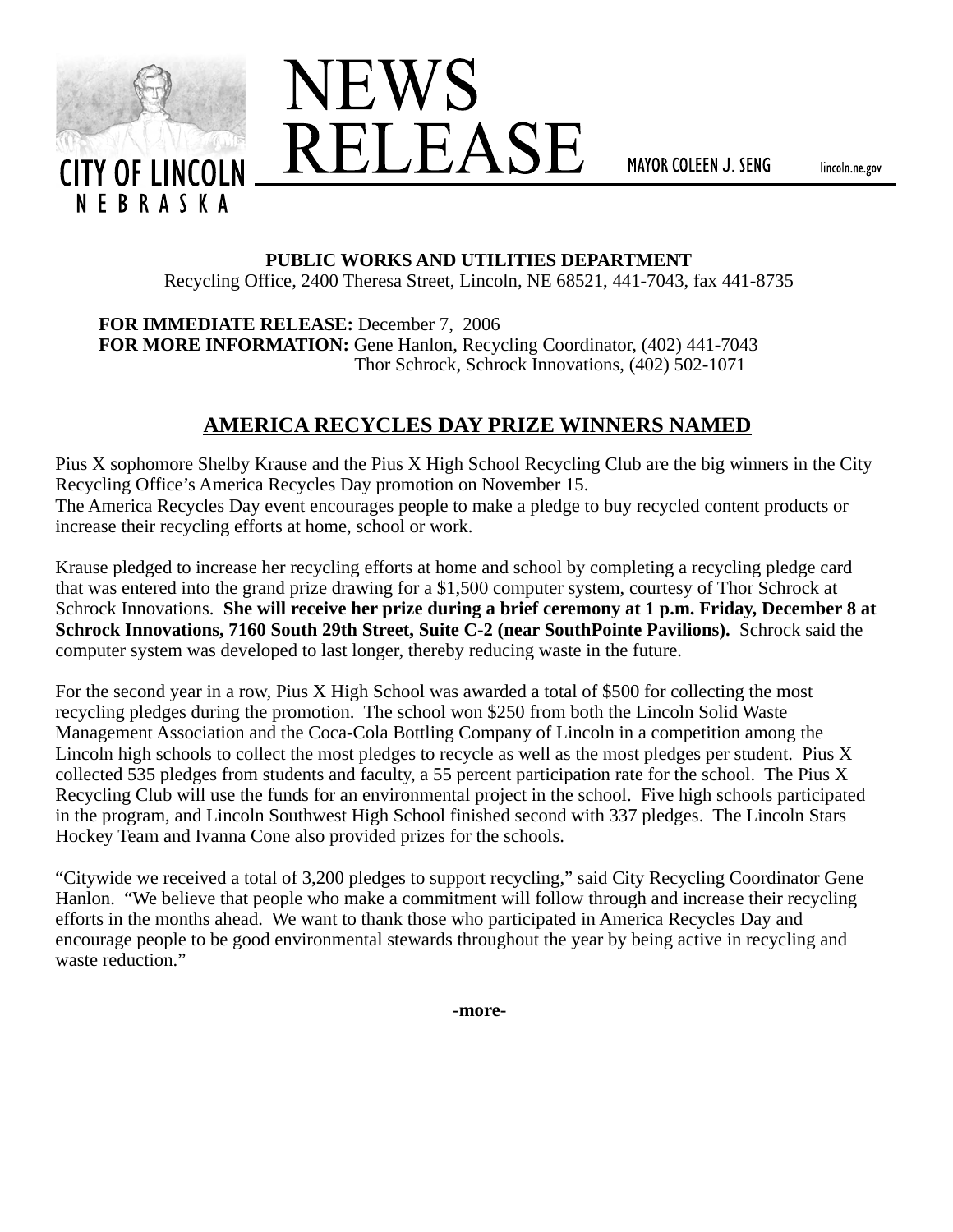#### **America Recycles Day Prizes December 7, 2006 Page Two**

As an incentive to make a pledge, local businesses sponsored prizes for those making pledges. Adult prizes awarded to local residents were one year's worth of curbside recycling, courtesy of Star City Recycling; a \$100 gift card from Russ's Market; and lottery tickets courtesy of the Nebraska Lottery. Youth prizes awarded locally were one year's worth of curbside recycling, courtesy of Recycling Enterprises, and a \$100 gift card from Wal-Mart.

In addition, local pledge cards were forwarded to a national drawing for Trek mountain bikes for youth and an Alaskan cruise for adults.

For more information on the City's recycling program, call the Recycling Hotline at 441-8215, or visit the City Web site at lincoln.ne.gov (keyword: recycle).

- 30 -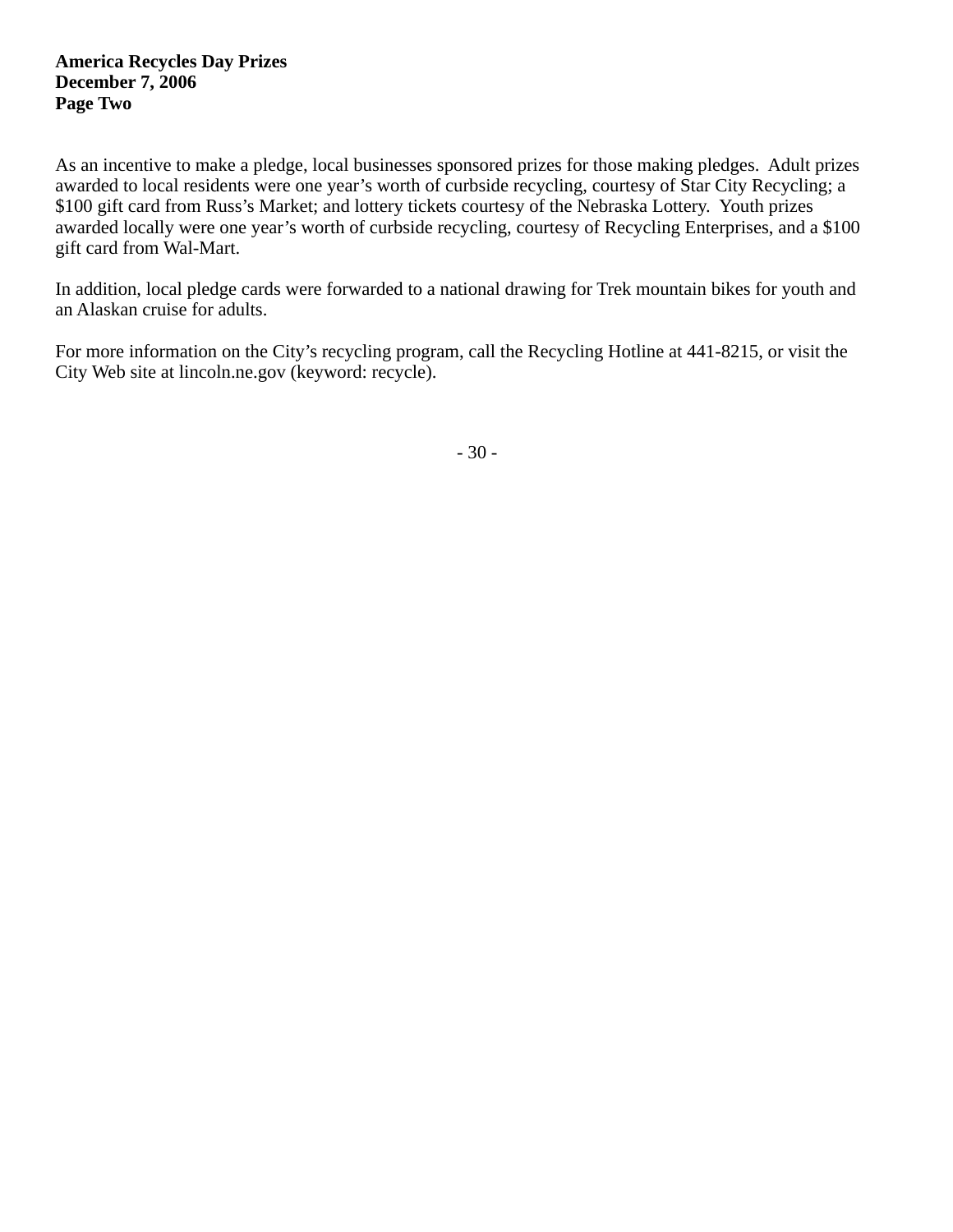



MAYOR COLEEN J. SENG

lincoln.ne.gov

#### **PUBLIC WORKS AND UTILITIES**

555 South 10th Street, Lincoln, NE 68508, 441-7548, fax 441-8609

**FOR IMMEDIATE RELEASE:** December 8, 2006 **FOR MORE INFORMATION:** Karla Welding, Solid Waste Operations, 441-7867 Steve Masters, Utilities Administrator, 441-7588

# **FEE TO INCREASE AT BLUFF ROAD LANDFILL**

Effective January 1, 2007, disposal costs at Lincoln's Bluff Road Landfill will increase to \$14 per ton. This is the first increase since 1999 and is needed to cover increased costs and landfill improvements.

Steve Masters, Public Utilities Administrator for the Public Works and Utilities Department, said the increase also will help cover the \$4 million in revenue bonds the City acquired earlier this fall for a new landfill area lined with clay and plastic and the installation of a final cap for an area that is filled to capacity.

"Since garbage removal is completely private, local haulers may pass on other operating cost increases to households at the first of the year," said Masters. "But only 80 cents of any monthly increase passed on to homeowners is related to the City's disposal cost increase."

The occupation tax paid by garbage haulers will remain at \$7 per ton. This tax pays for community services such as the recycling drop-off sites, household hazardous waste collections and closure of the old landfill located north of 48th and Superior streets. Masters said the total landfill disposal cost in Lincoln will remain lower than many other landfills in the state and region. (See list on next page.)

Fees also will increase January 1, 2007 for small vehicles using the 48th Street Transfer Station, including those vehicles hauling wood and yard waste. Any passenger vehicle that does not have a trunk, including mini-vans and sport utility vehicles, will be charged \$6 per trip to use the Transfer Station. Vehicles with trunks will be charged \$3 per trip. The Transfer Station will accept all pick-ups and cargo vans up to and including one-ton sizes as well as trailers with up to 60 square feet of flatbed space. Vehicles with trailers will be charged \$11. If both the tow vehicle and trailer have waste, the charge will be \$14. City ordinance requires that waste be secured in the transporting vehicle with tarp or ties, and those who do not will be assessed an uncovered load fee of 50 percent of the total vehicle disposal fee.

For more information, call Solid Waste Operations at 441-8102 or see the City Web site at lincoln.ne.gov (keyword: landfill).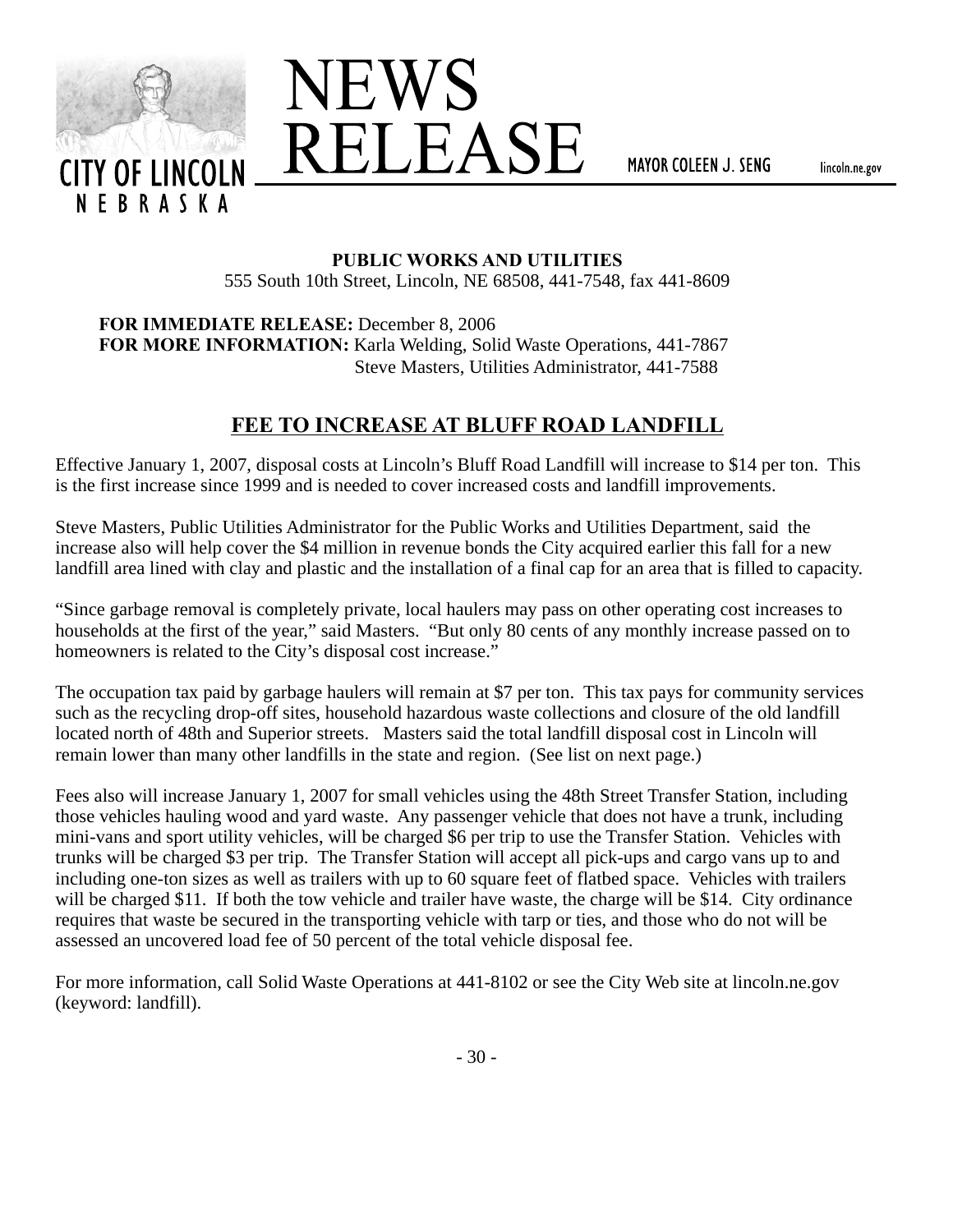# **COMPARISON OF DISPOSAL FEES**

*In dollars per ton. Nebraska locations unless noted.*

| \$44.00   |
|-----------|
| \$39.00   |
| \$33.50   |
| \$33.00   |
| \$32.50   |
| \$32.00   |
| \$31.20   |
| \$30.00   |
| \$27.50   |
| $$27.30*$ |
| \$27.00   |
| \$22.50   |
| \$22.24   |
| \$22.03   |
| \$21.00** |
|           |

\* Rate decreases to \$25 per ton February 1, 2007

\*\* Includes tipping fee of \$14 and occupation tax of \$7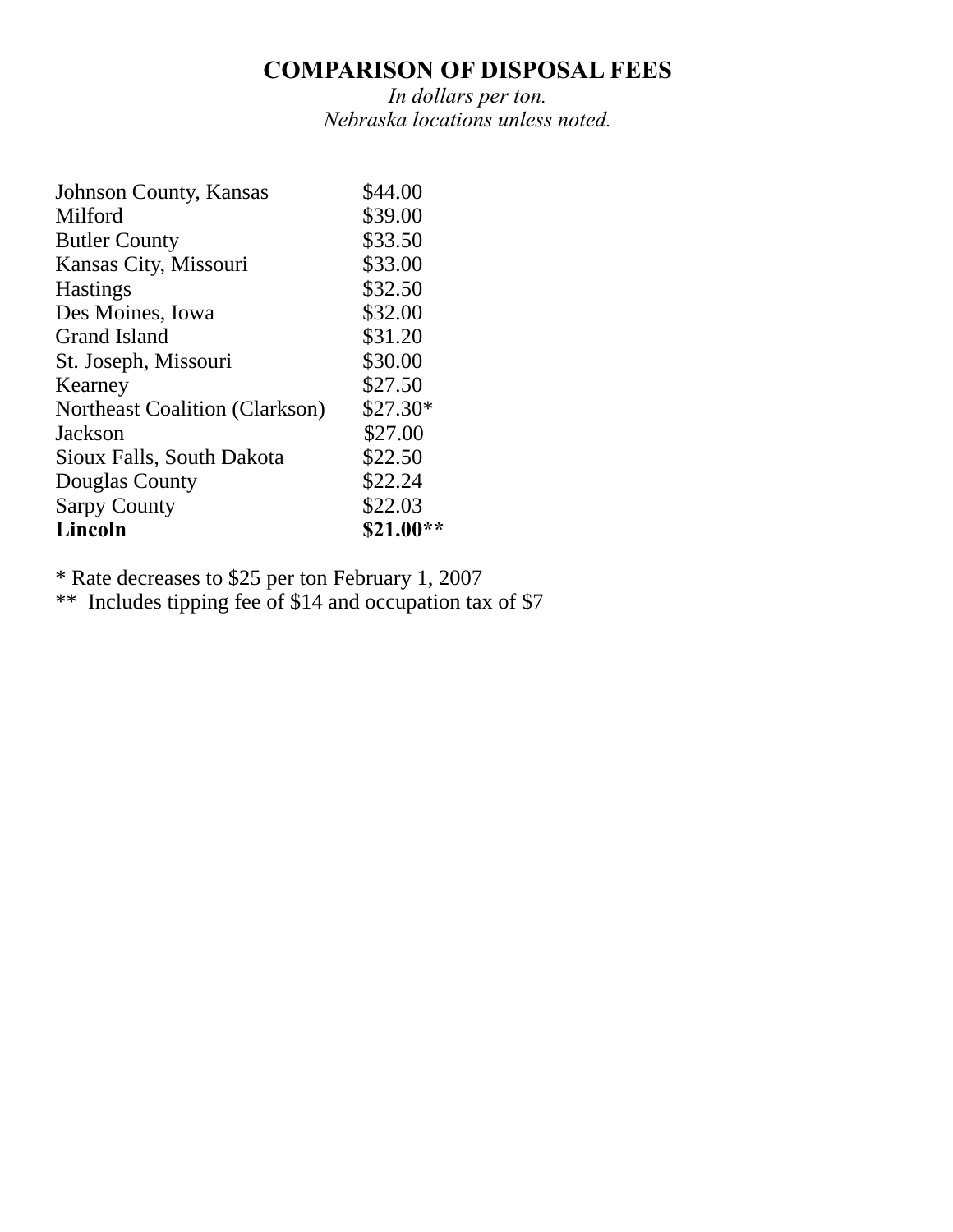



MAYOR COLEEN J. SENG

lincoln.ne.gov

#### **PUBLIC WORKS AND UTILITIES**

Watershed Management, 901 N. 6th St., Lincoln, NE 68508, 441-7701, fax 441-8194

**FOR IMMEDIATE RELEASE:** December 8, 2006

**FOR MORE INFORMATION:** Ben Higgins, Watershed Management, 441-7701 Milan Wall, Heartland Center for Leadership Development, 474-7667

# **PUBLIC INVITED TO OPEN HOUSE ON SALT CREEK FLOODPLAIN MAPPING PROJECT**

A public open house of the Salt Creek Floodplain Mapping Project is set for 5:30 to 8 p.m. Thursday, December 14 at the Lincoln Firefighters Reception Hall, 241 Victory Lane. Presentations will begin at 5:30 and 7 p.m. The project is updating the Federal Emergency Management Agency (FEMA) floodplain map for Salt Creek, initially developed by the U.S. Army Corps of Engineers in the late 1970s. The area under study includes Salt Creek from about one half mile south of Saltillo Road to North 98th Street northeast of Lincoln.

The Salt Creek Floodplain Mapping Project is a joint effort between the City Public Works and Utilities Department and the Lower Platte South Natural Resources District, in cooperation with FEMA. At the open house, City and other agency staff as well as members of the consulting team will present the updated map and discuss a companion ordinance to address the Salt Creek flood storage areas.

This is the third of three public information meetings on the revision of the map using the latest technology and data to accurately reflect the Salt Creek floodplain. Public information efforts also have included meetings with a variety of interest groups.

The updated floodplain information is expected to be reflected on the official FEMA map in 2008. In the meantime, the project team proposes that the map update and companion ordinance be adopted for local regulation. A public hearing before the Lincoln-Lancaster County Planning Commission has been tentatively scheduled for January 31, 2007.

For more information about the project, including draft maps and a draft of the companion ordinance, visit the project Web site at lincoln.ne.gov (keyword: Salt Creek), or contact the Watershed Management Division of Public Works and Utilities at 441-7701. For more information about the open house, contact Milan Wall, Heartland Center for Leadership Development, at 474-7667 or mwall@heartlandcenter.info.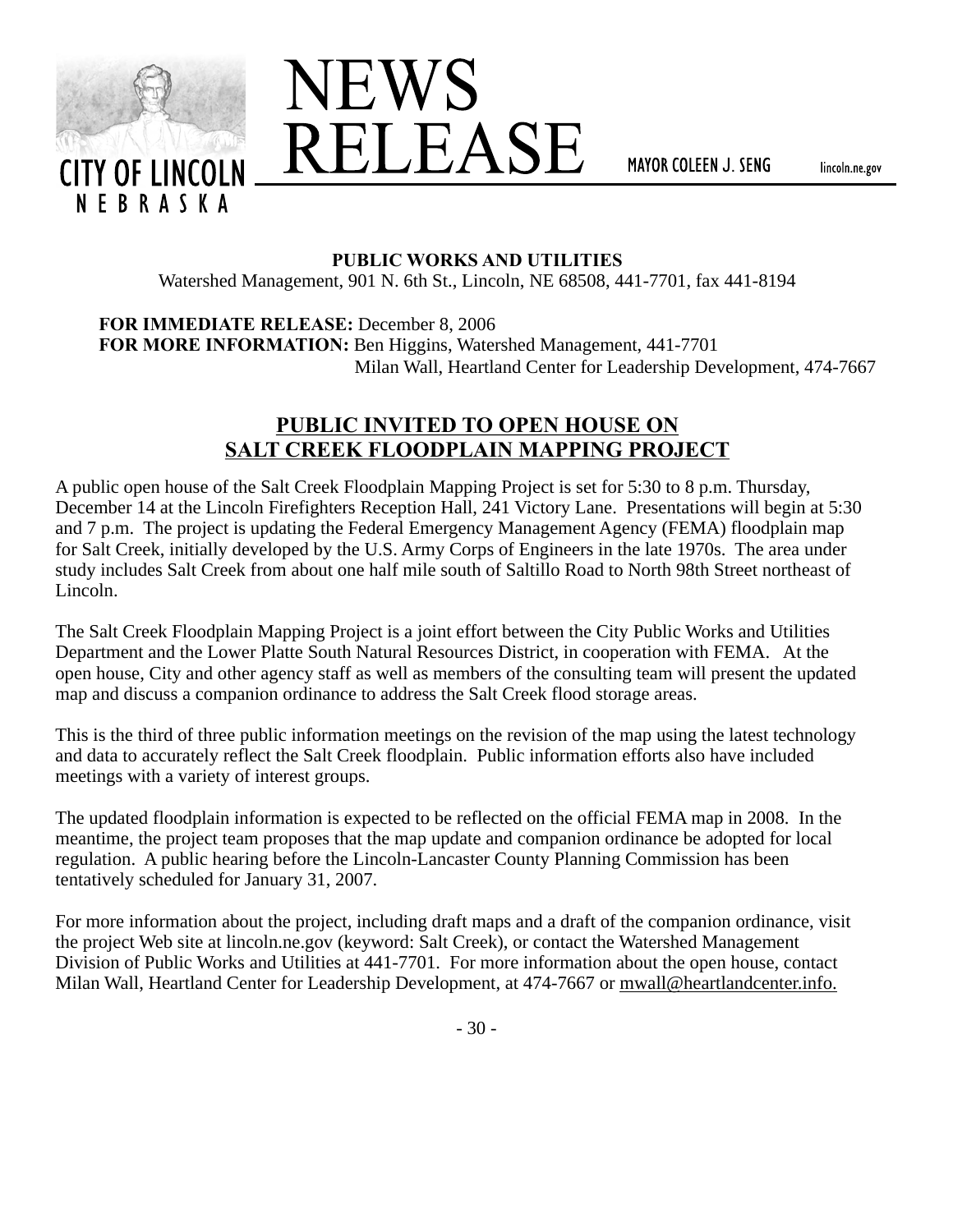Or le



# **CITY OF LINCOLN** NEBRASKA

#### **MAYOR COLEEN J. SENG**

lincoln.ne.gov

Lincoln-Lancaster County **Health Department** Bruce D. Dart, Ph.D., Health Director 3140 "N" Street Lincoln, Nebraska 68510-1514 402-441-8000 TDD: 402-441-6284 fag: 402-441-8323 heuth@lincoln.ne.gov



December 6, 2006

**CERTIFIED LETTER** 

Roger Patton Risky's Sports Bar and Grill 4680 Leighton Ave. Lincoln. NE 68504

Dear Mr. Patton:

October 26, 2006 an inspection was conducted at your establishment to determine the compliance status of your designated outdoor smoking area.

In order to qualify as an outdoor smoking area, the Lincoln-Lancaster County Health Department (LLCHD) requires the owner/operator to provide at least 20% net open space relative to the total square footage of all four walls and ceiling. This open space must be permanent and non-closable. The use of any building material (such as lattice work, wrought iron, tarps, banners, screening material, etc.) in this open space is subtracted from the total available open space.

Based on the inspection of your designated outdoor smoking area and calculations performed, only 13.8% net open space is currently provided. You cannot allow smoking in this designated outdoor smoking area until you have achieved the required 20% net open space and have received written approval from the LLCHD.

If you have any questions regarding this matter or need technical assistance, please contact Chris Schroeder at 441-6272.

Sincerely,

will b<sup>'</sup><br>Son scato Holmes

Maxio L. Huerurk

Scott E. Holmes, MS, REHS Manager, Environmental Public Health Division

**Investigating Officers:** 

Chris Schroeder, MCRP, Senior Environmental Health Specialist Gary Bergstrom, Environmental Health Specialist

Doug Srb, Captain Lincoln Police Department ec: Dale Stertz, Building and Safety Chuck Schweitzer, Fire Prevention Bureau

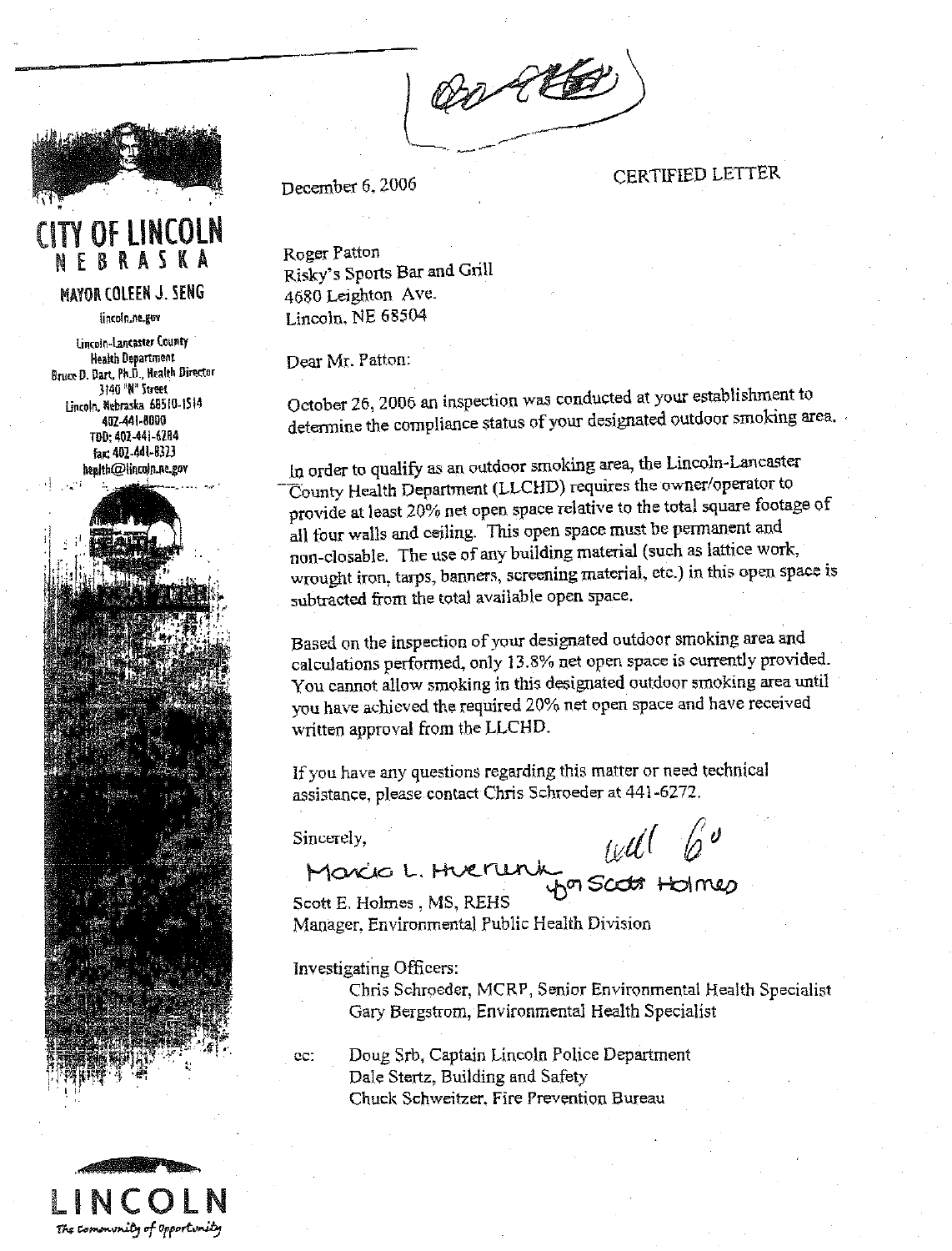

All ceiling area is included in the Total Square Feet calculation. In the case of a sloped or vaulted ceiling, the ceiling area will be considered equal to floor area. This prevents the applicant and/or business from being penalized for the extra surface area created by sloped or vaulted ceilings.

#### **Calculating the Net Open Space**

- O North Wall 10 feet Long  $* 8$  feet Tall = 80 square feet
- **O** South Wall 10 feet Long \* 8 feet Tall = 80 square feet
- **C** East Wall 10 feet Long  $*$  8 feet Tall = 80 square feet
- O West Wall 10 feet Long \* 8 feet Tall = 80 square feet.
- O Ceiling 10 feet Long \* 10 feet Wide  $\simeq$  100 square feet

#### <u>**Total Square Feet = 420 square feet**</u>

<u> Required Net Open Space = 420 square feet \* 20% (0.2) = 84 square feet</u>

#### <u> Provided Open Space = 10 feet Long \* 10 feet Tall = 100 square feet</u>

- **O** Subtract Wrought Iron bars (0.042 feet Wide  $*$  10 feet Tall) x 20 bars = 8.4 square feet
- o Note: The width of the bars is 0.5 inches, which equals 0.042 feet, and there are 2 per foot.

#### Total Net Open Space = 100 square feet open  $-8.4$  square feet (bars) = 91.6 net open square feet

#### Conclusion

This outdoor smoking area allows for 91.6 net open square feet, whereas 84 net open square feet are required to meet the 20% net open space rule. This means that this outdoor smoking area actually has 21.8% net open space, which would result in this outdoor smoking area achieving compliance.